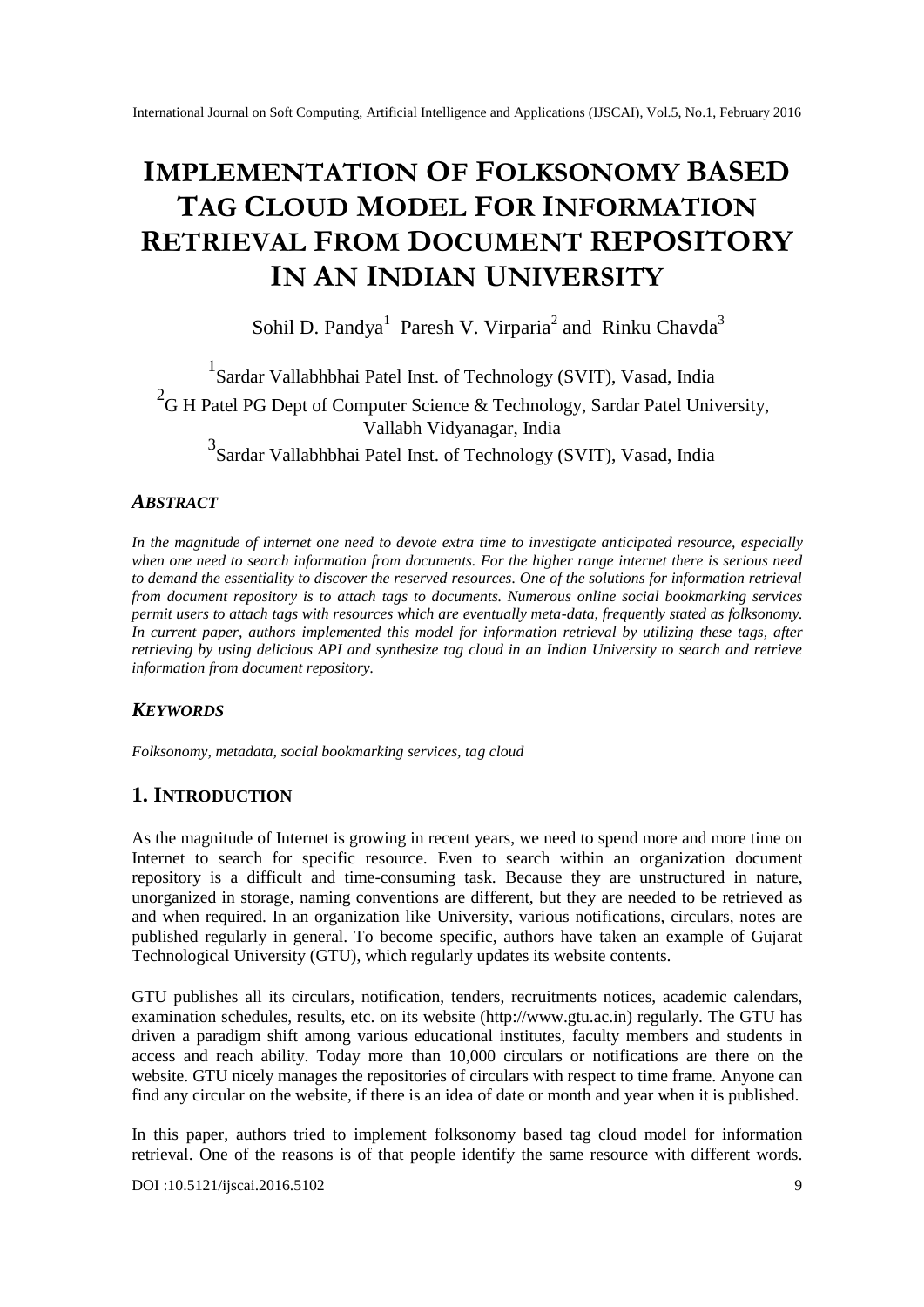Popular social bookmarking services like Delicious, Digg, etc. allow us to add our own words, i.e. tags, to specific resources while we are doing online bookmarking of the resources. By adding extra words to the resources builds up pool of words chosen by people called Folksonomy. These tags are ultimately meta-data, but they are labeled by users. This folksonomy can be used for information retrieval by generating tag cloud. Tag cloud is visual representation of folksonomy based on frequency of words.

Here, authors have attached tags to various circulars which will be used later to retrieve circulars. Users will have a tag cloud as an interface where they are allowed to see tag related circulars. Authors also have given an interface where user can move generic to specific by clicking tags.

In this paper, authors have proposed a model for information retrieval by generating folksonomy based tag cloud. Authors wish to study other social tagging based platforms in future..

# **2. RELATED WORK**

A.W. Rivadeneira et al [1] and Kim et al [4] studied tag clouds and its evolution. Trant et al [11] have proposed a framework for tagging system. Hearst et al [2] considered tagging as social signals which needs to be identified and can be used for various situations.

James Sinclair et al [3] and Knautz [5] compared traditional search box and tag cloud approaches to identify users' behavior. They have simulated 10 questions for 89 users and tried to see in which type of questions users were selecting different approaches. And found users' tendency towards tag cloud based approach.

Satoshi Niwa et al [8] proposed a web page recommender system using tag generated by users. J Trant et al [11] have studied folksonomy and found that this data can be further analyzed using various tools like vocabulary analysis, classification, user interaction theory and social network theory.

Kuo et al [6] found that tag cloud offer not only an overview of knowledge but also an interface that enables users to navigate to potentially relevant information hidden.

M A Hearst et al [7] found that tag clouds are social signal or mark and are more suggestive device than as a precise depiction of the underlying phenomenon.

Earlier, the access of these tags was limited. But due to availability of open source social bookmarking systems, authors wish to use these meta-data and generate folksonomy based tag cloud for information retrieval.

## **3. DELICIOUS API, FOLKSONOMY AND TAG CLOUD**

http://www.delicious.com is one of the popular website for social bookmarking over the Internet; it is also called web based tagging system. It not only allows adding URL as a bookmark, but it also allows adding some extra information related to the URL like title, keywords and remark [16]. The website also provide to search among all the bookmarks added by other users also (provided the users have added bookmarks as public).

The keywords added during bookmarking act as tags to content or resource, which is also a way the users identify or recognize or categorize the content. A folksonomy is a system of classification derived from the practice and method of collaboratively creating and translating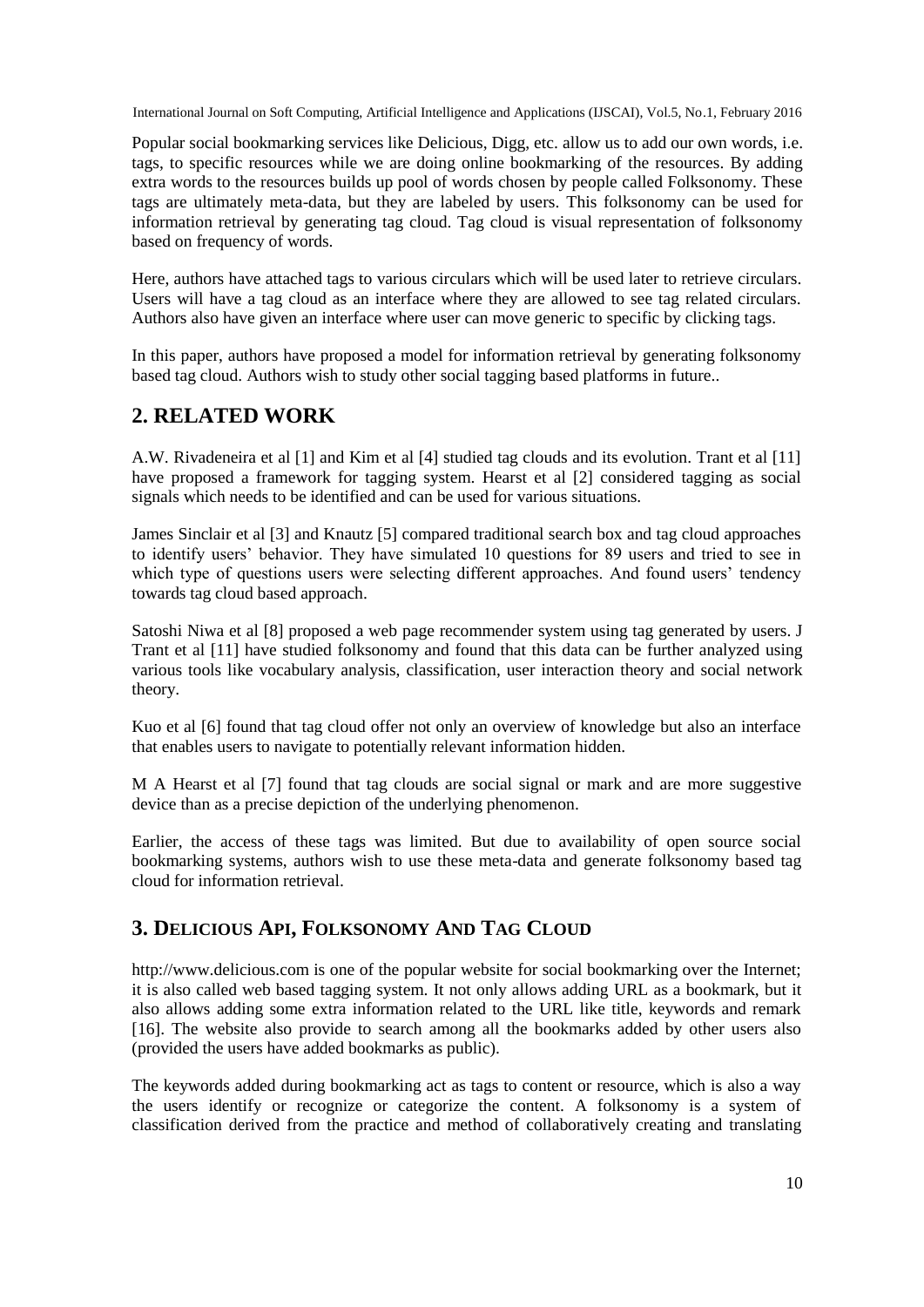tags to annotate and categorize the content, which is also known as collaborative tagging, social classification, social indexing, and social tagging.

The Fig. 1 shows a conceptual model for social tagging systems. In the model, users assign tags to a specific resource; tags are represented as edges connecting users and resources. Resources may also be connected to each other (as links between web pages) and users may be associated by a social network, or set of affiliation (like users works for the same organizations).



Figure 1. Conceptual Model for Social Tagging

Now this database of folksonomy is a great pool of knowledge as they are generated collectively by users themselves. It is having lots of potential for satisfying users' information need. It can be represented in many ways like tag cloud, tag clusters, etc.

A tag cloud (word cloud, or weighted list in visual design) is a visual representation for text data, typically used to depict keyword metadata (tags) on websites, or to visualize free form text [16]. Fig. 2 is an example of tag cloud (which has having tags sized as per population of the countries). A tag cloud can be of two types – based on frequency or category. In this paper we emphasize on frequency based tag cloud. In the later sections we have described how it can be generated.



Figure 2. Example of tag cloud of Countries with reference to population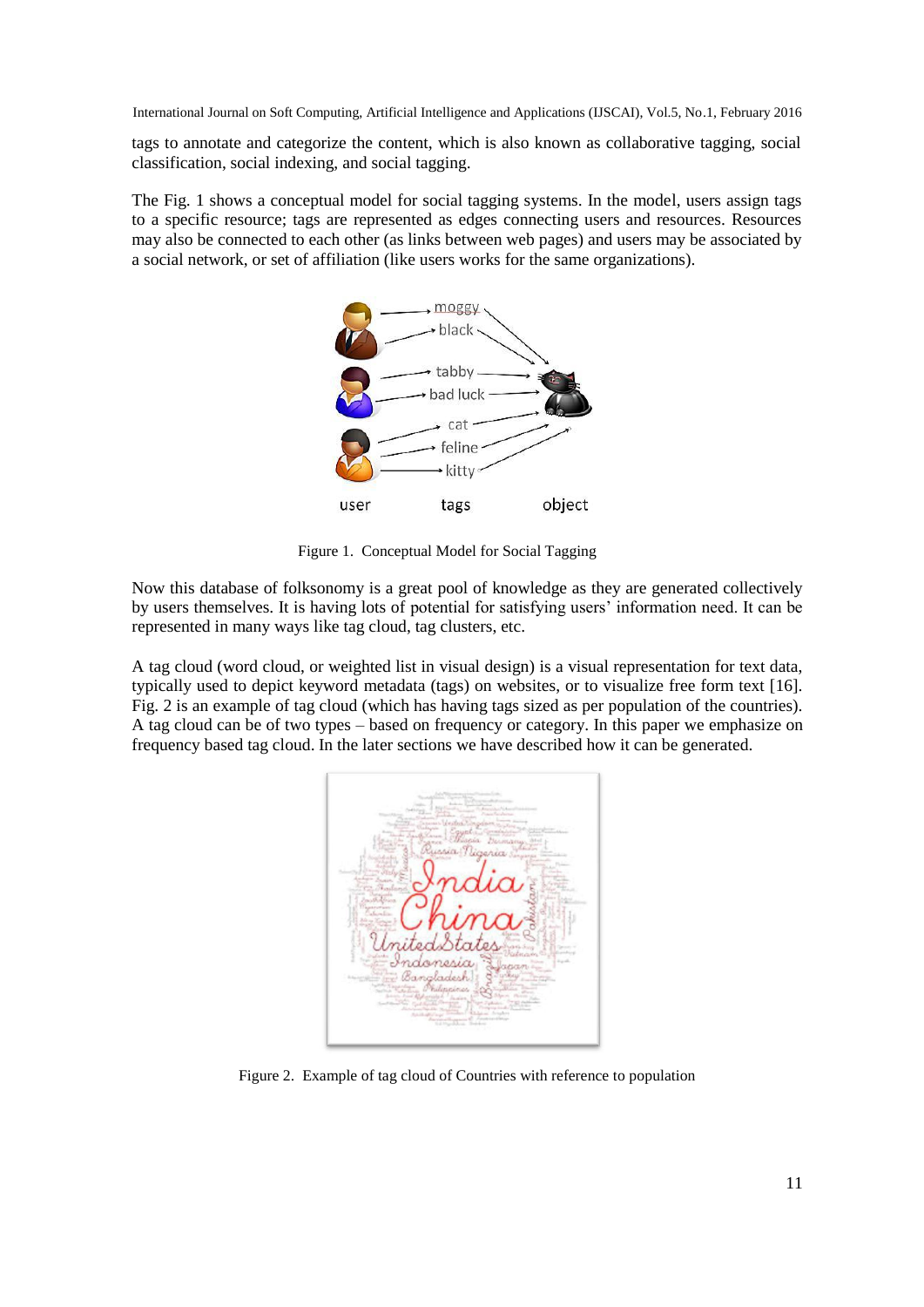# **4. PROPOSED MODEL**

#### **4.1. Function of Generating Tag Cloud**

\$(function(){ \$("#divid").jQCloud(word list);

}); Where,

- jQCloud [13] is a method of jQCloud (an extension of jQuery [14, 15] for generating tag cloud, which can be download from [www.github.com\)](http://www.github.com/)
- word\_list is list of words with weight (weight mentioning font size), which can be computed using following formula  $\left[16\right]$ :

$$
S_i = \left[ \frac{f_{max} * (t_i - t_{min})}{(t_{max} - t_{min})} \right]
$$

**Where**  $S_i$  = display font size  $f_{\text{max}}$ =max. font size  $t_i$ =count  $t_{\min}$ =min. count  $t_{\rm max}$ =max. count

For larger values logarithmic representation may make sense.

#div-id is the portion of a page where you want to place tag cloud.

#### **4.2. Function of Retrieving Tags from Delicious**

\$(function(){

String word\_list[]=getDeliciousTags(String Delicious\_Username,Delicious\_Password, String t);  $\}$ );

Where,

getDeliciousTags() is method which using Delicious API [12] to get tags with parameters like username, password, search string, if any. The function returns tags with frequencies.

#### **4.3. Steps and Visualization**

The entire model is divided in to two clear portions: (i) fetching tags from Delicious database using APIs and (ii) Generating tag clouds. For both of tasks functions have been defined earlier in this section. To have independent model and view mechanisms, both are kept separate.

Step 1: Initial tag cloud is generated by retrieving tags.

Step 2: User click on any tag and corresponding tag cloud is generated by retrieving tags (as shown in Figure. 3).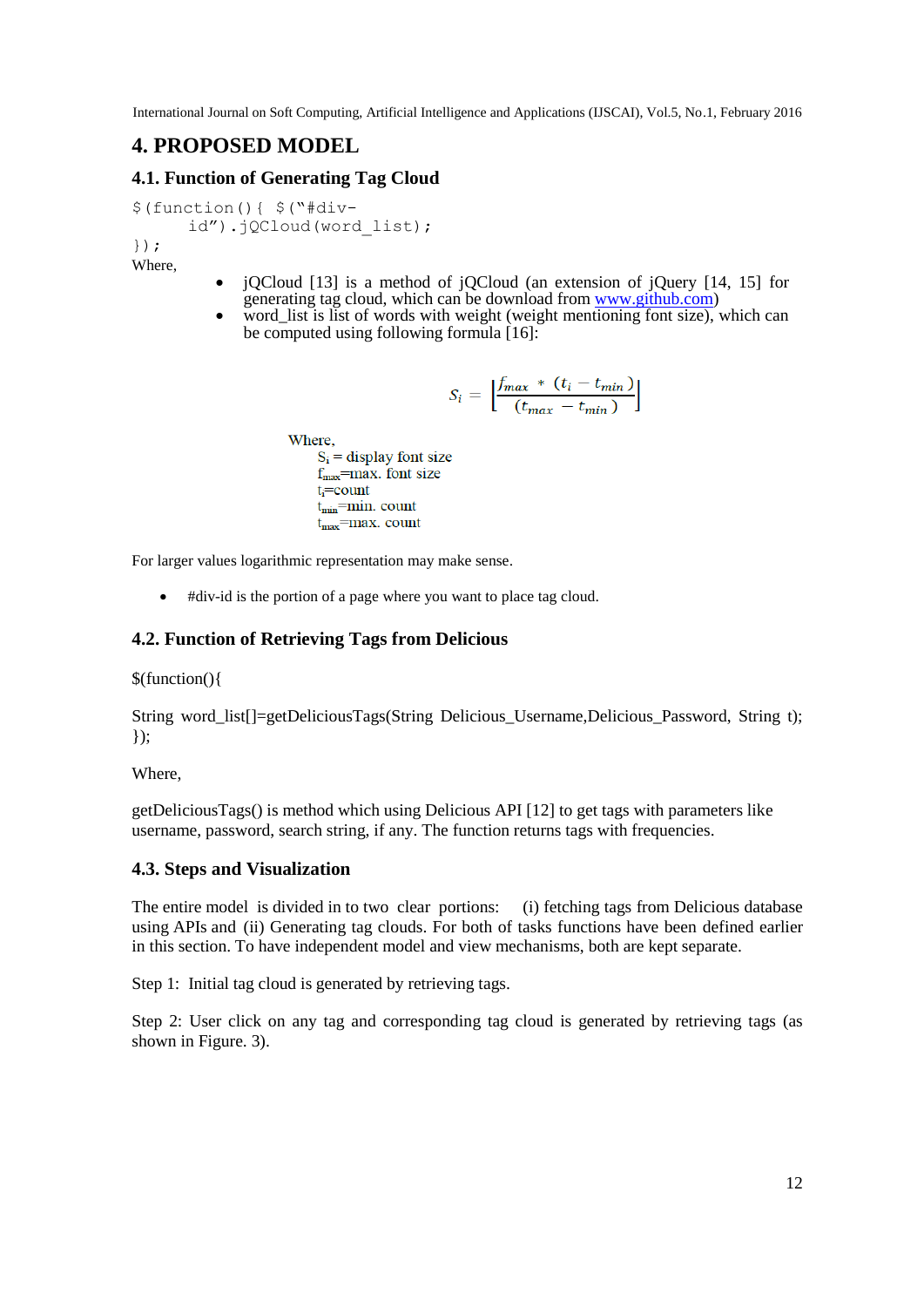

Figure 3. Visualization of Steps

#### **4.4. Demonstrating Expected Outcomes**

Authors are intended to implement the proposed model and expected outcome will be tag cloud based information retrieval interface of circulars of the said University. Authors experimented this by letting a normal user to add circulars over Delicious with keywords chosen by him. After adding of around 2000 circulars with tags, both the above mentioned phases implemented. Its demonstration can be seen below:

Interaction 1:



Figure 4. Intial Tag Cloud for Course Options Available after XII Sci.

Interaction 2:



Figure 5. Tag Cloud Generated after Selection of Engineering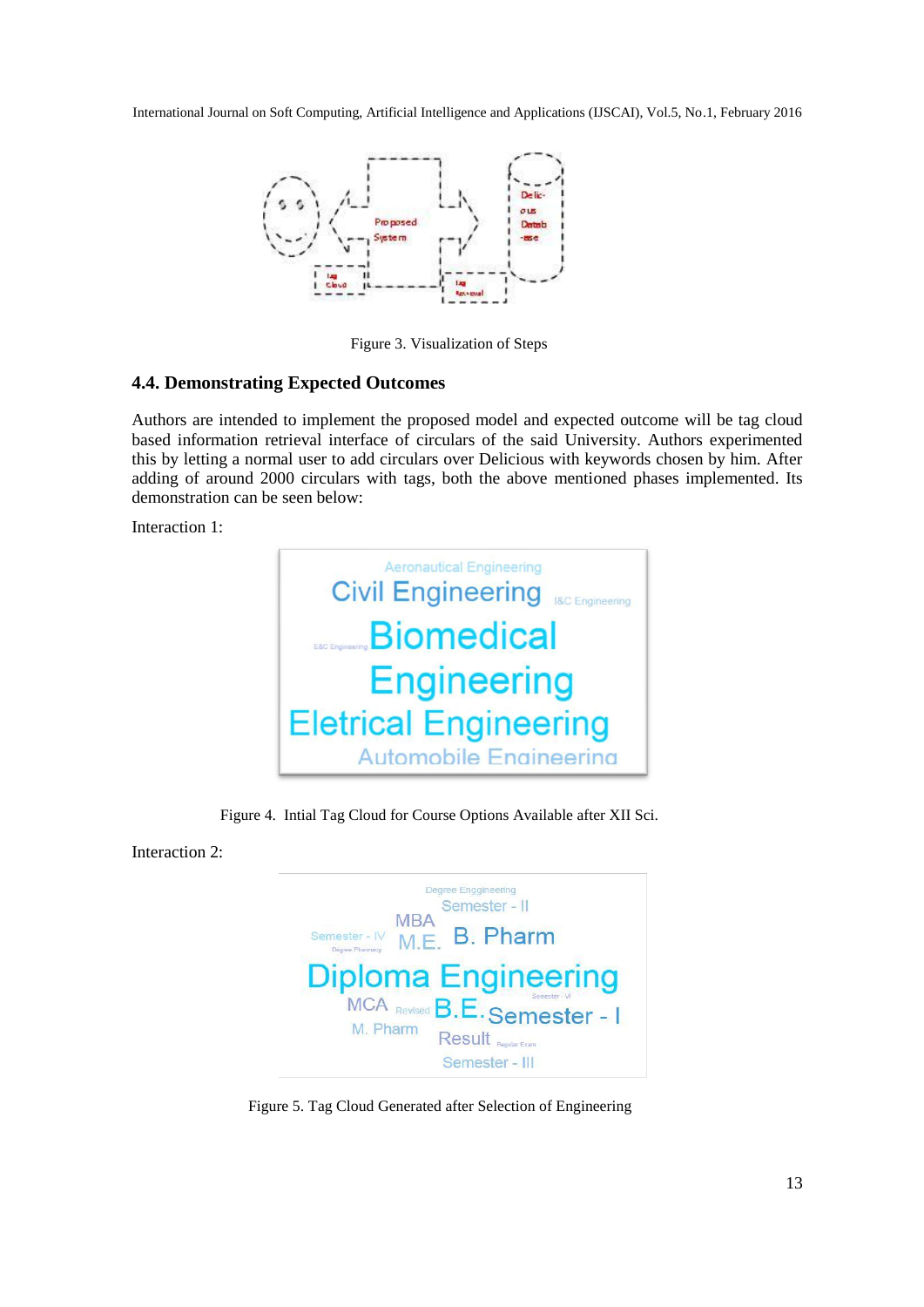Interaction 3:



Figure 6. Tag Cloud Generated after Selection of Diploma Engineering

#### **4.5. Applications**

- $\circ$  Information retrieval  $\circ$  Ouick visual search
- o Anywhere where generic to specific path approach is followed
- o Studying trends
- o Developing environment to learn local/region/industry specific Folksonomies

#### **4.6. Limitations**

Resources restricted by people because of private mode may not be accessible to API.

Resources are identified and named by people, hence if people may wrongly / useless /extra / little tagging may lead to wrongly generated tag cloud.

As there are millions of resources available to API, the tag cloud is limited to top 50 tags, which can be further specific in next level (sub) to top 50 tags.

## **5. CONCLUSIONS**

The above proposed model will not only improve information retrieval but can be implemented for alternative mechanism over conventional query based search approach. Authors wish to implement the above model and explore experimental results to prove its efficiency. In this paper, we have used Delicious API, but one can explore any other open source social tagging services to generate the tag clouds.

#### **REFERENCES**

- [1] A.W. Rivadeneira, D.M. Gruen, M.J. Muller, and D.R. Millen, "Getting our head in the clouds: Toward evaluation studies of tagclouds", Proceedings of the SIGCHI Conference on Human Factors in Computing Systems, 2007, pp. 995–998.
- [2] Hearst, Marti A., and Daniela Rosner. "Tag clouds: Data analysis tool or social signaller?" In Hawaii International Conference on System Sciences, Proceedings of the 41st Annual, pp. 160-160. IEEE, 2008.
- [3] James Sinclair, and Michael Cardew-Hall, "The folksonomy tag cloud: when is it useful?" in Journal of Information Science, Vol 34 No 1, pp. 15-29, May 2007.
- [4] Kim, Hak-Lae, John G. Breslin, Sung-Kwon Yang, and Hong-Gee Kim. "Social semantic cloud of tag: Semantic model for social tagging." In Agent and Multi-Agent Systems: Technologies and Applications, pp. 83-92. Springer Berlin Heidelberg, 2008.